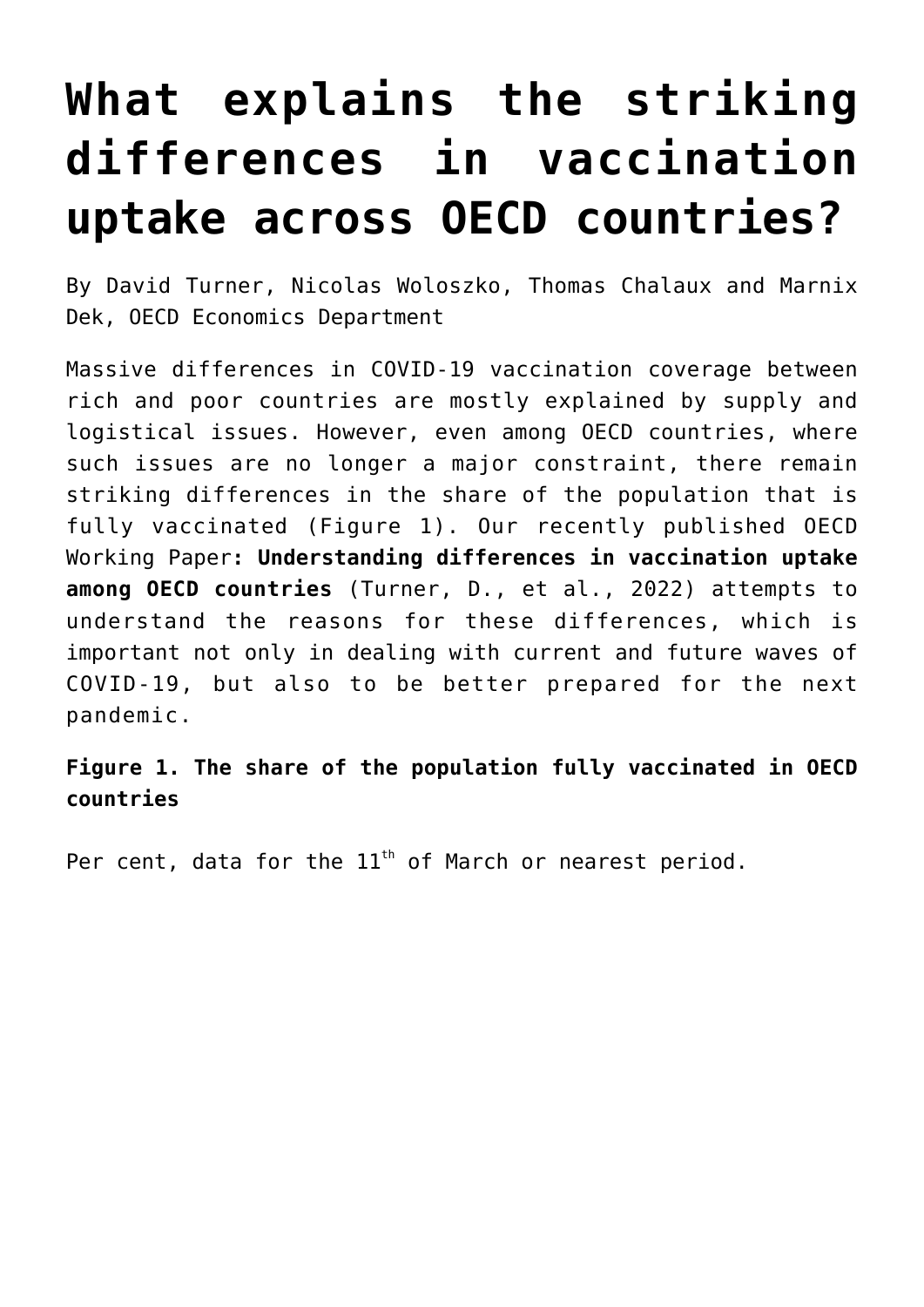

Note: Total number of people who received full doses prescribed by the initial vaccine protocol divided by the total population of the country. Alternative definitions of vaccination, for example having been infected or having one dose of a two doses protocol, are ignored in order to maximise cross-country comparability.

Source: *Our World in Data*, downloaded on the 11th of March 2022.

Vaccinations have major health and economic benefits. There is overwhelming evidence from extensive clinical trials and real world experience that vaccines provide protection against the most severe outcomes of COVID-19. There is also clear evidence that OECD countries with less extensive vaccine coverage have experienced more COVID-related deaths from the most recent wave of the Omicron variant. Analysis by Oliu-Barton, Pradelski, Woloszko *et al*. (2021) suggests that an increase of vaccination by 10 percentage points is associated with an increase of  $\frac{1}{2}$  of a percentage point in GDP after four weeks.

The time profile of vaccination rates typically follows an Sshaped logistic curve, which captures the main dynamics of a diffusion process: adoption is initially slow due to supply constraints and widespread hesitancy, then peaks when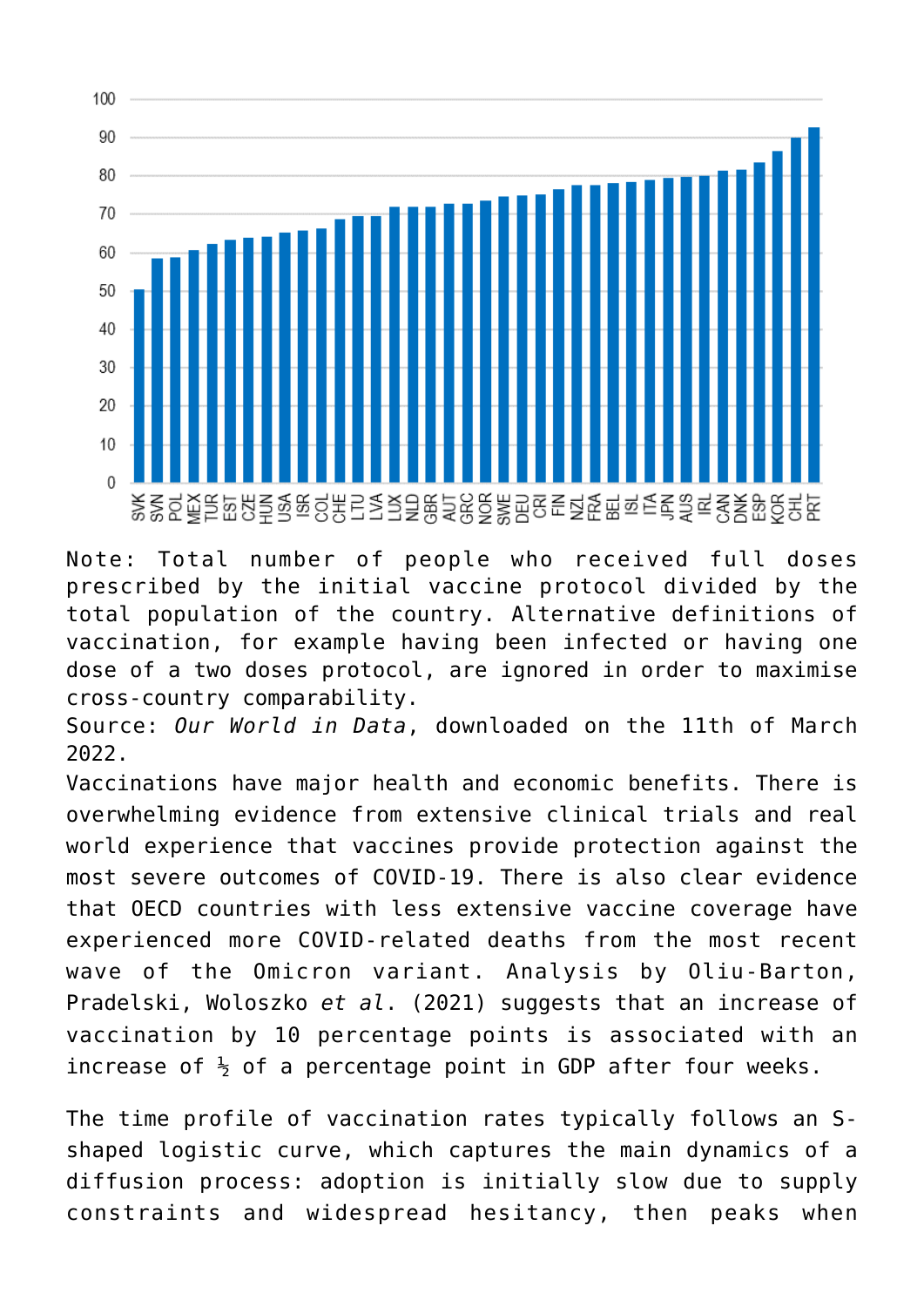logistical problems are solved, until coverage starts plateauing as progress depends on persuading those that are reluctant or hard to reach. As a result, the drivers of vaccine uptake in the early stages of the vaccination campaigns are no longer the main explanations of current vaccination levels:

- **Supply constraints** were initially bottlenecks, but have since been overcome. By the end of April 2021, Israel, Chile, the United States, the United Kingdom and Hungary were far ahead of other OECD countries in terms of number of vaccine doses delivered. However, most other OECD countries have since caught up and among these five early leaders, only Chile remains in the highest quartile of vaccine coverage among OECD countries.
- **Initial vaccine hesitancy** can be overcome. Among a small sample of OECD countries for which survey evidence is regularly available, there is little correlation between the share of the population that is currently *not* fully vaccinated and the share of a surveyed population who was unwilling or uncertain to consider vaccination at the *beginning of 2021.*

The focus on the contemporaneous rates of vaccination precludes using time series statistical methods, and the paper thus highlights some of the key drivers of vaccination based on univariate correlations:

- Many of the countries where **flu vaccination** has been historically low are also those where current vaccine coverage against COVID is low. Similarly, there is a positive correlation between the **share of general practitioners likely to prescribe vaccines against other illnesses** and current vaccine coverage against COVID.
- **Trust in healthcare systems** is correlated with vaccination in the small number of countries where it is surveyed regularly. For a wider sample of countries, there appears to be a weaker correlation with an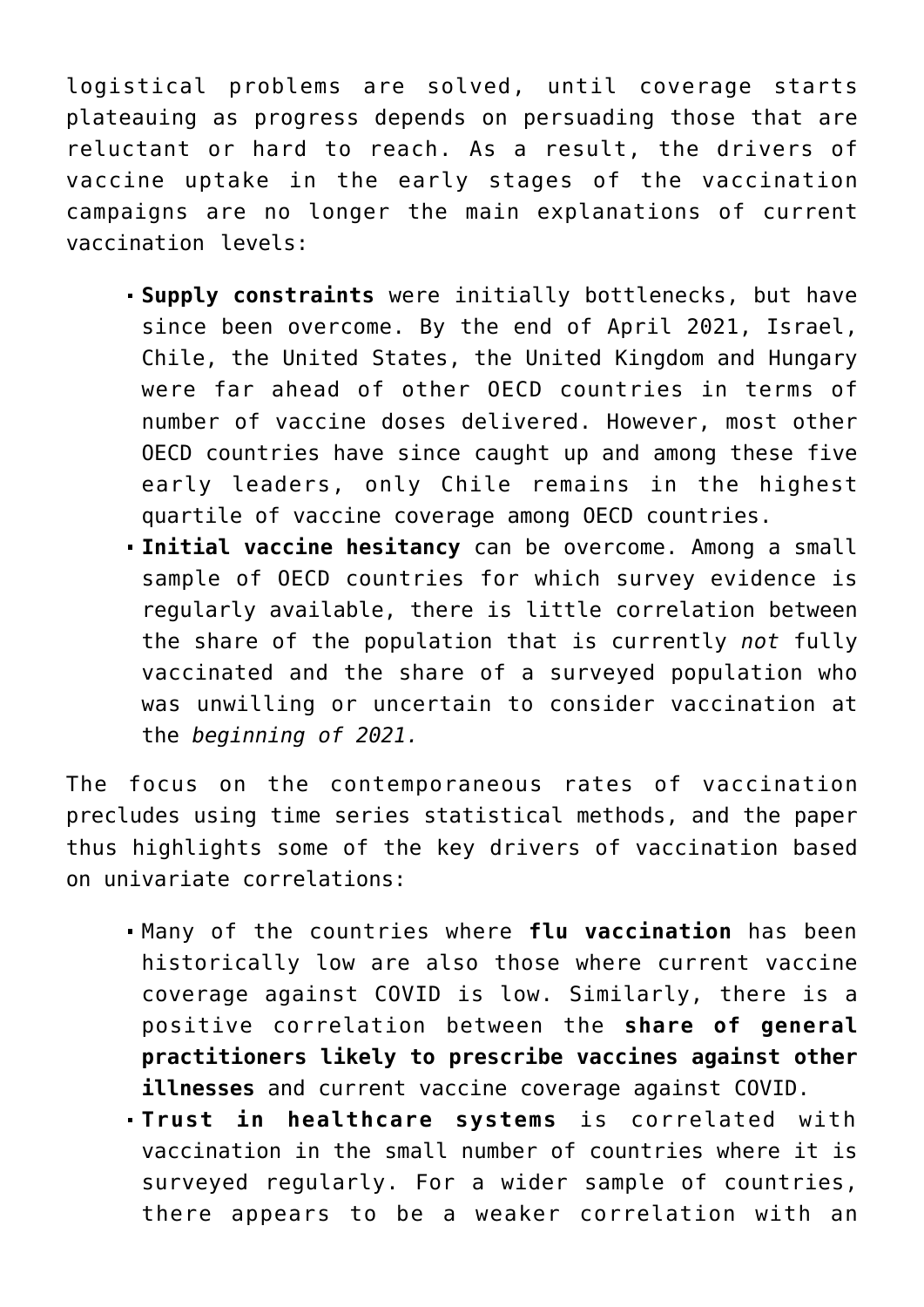indicator of **access to and quality of healthcare**.

Demographics factors:

- The elderly are more vulnerable to COVID and have higher vaccination rates. As a result, countries that have a **high elderly population share** tend to have a higher overall vaccination rate, as evidenced by Japan (with relatively high shares of both), compared to Turkey, Colombia and Mexico (relatively low shares).
- There seems to be major differences across countries in the **tendency to vaccinate children**, which help to explain differences in total population vaccine coverage. Vaccine coverage of children aged 0 to 17 is particularly low (often around 10% or less) in Eastern European countries, Mexico and Turkey as opposed to Denmark and Portugal where it is much higher (more than 40%).
- There is no simple correlation of vaccine coverage with survey measures of **trust in government,** but it does appear that low trust in government implies greater vulnerability to mixed messages from other sources. Many of the OECD countries with the lowest vaccination rates have both a low trust in government and a greater reliance on social media for news and information. Also, when the merits of vaccination are disputed by mainstream political parties, then vaccination rates can be correlated with political affiliation.

While a substantial share of the differences in vaccination rates across countries depends on pre-existing factors, vaccine policies also play an important role and contribute to explain differences in vaccination rates:

**Nudge policies** (e.g., lotteries, financial incentives, public health messages) are found by a number of studies based on Randomised Controlled Trials to have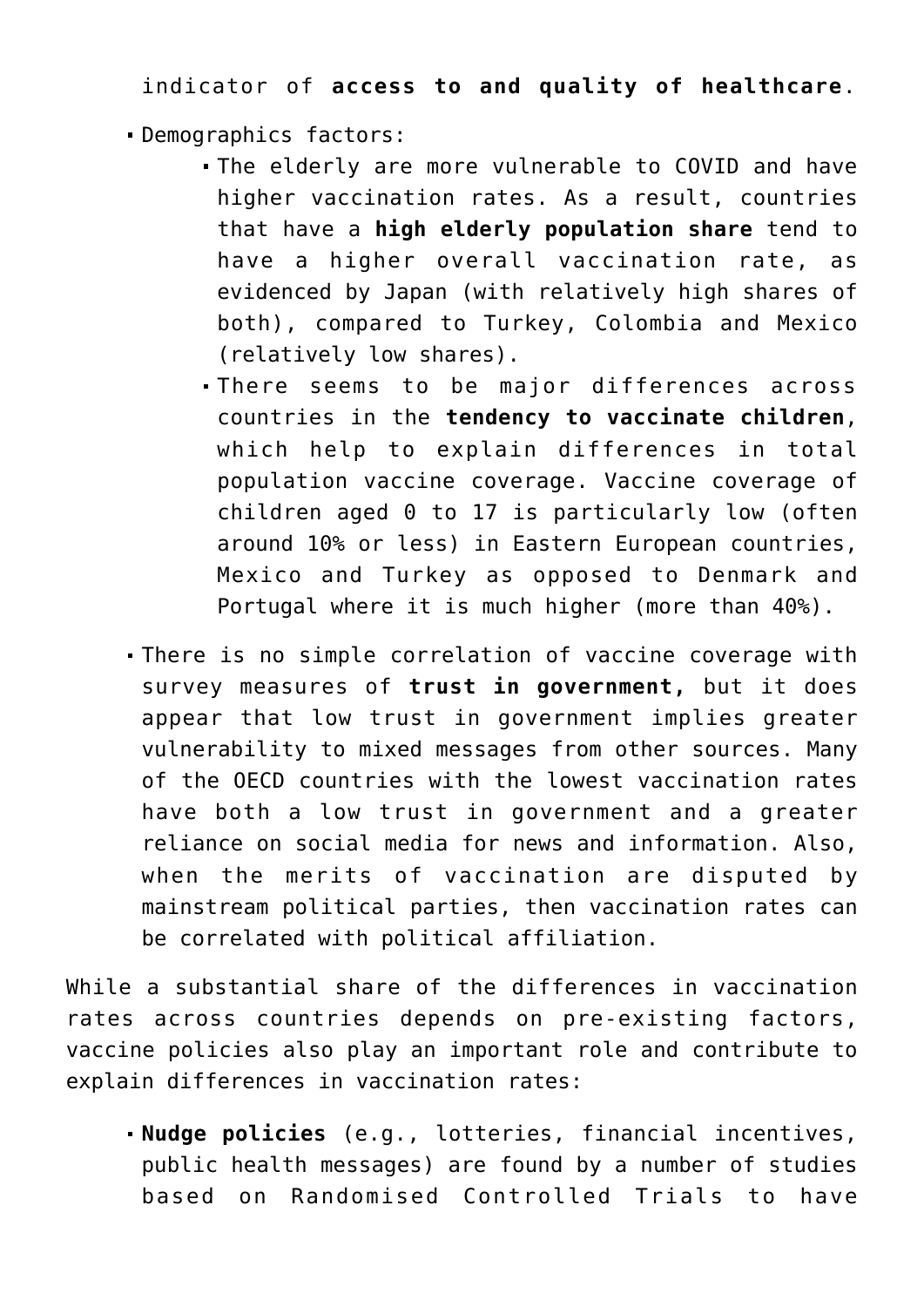accelerated vaccination in the early phases, but to have had non-significant effects afterwards (Chang et al., 2021), or even a negative effect on some subgroups due to a backlash effect.

- **COVID certificates** had a substantial impact in some countries. For instance, Oliu-Barton, Pradelski, Woloszko et al. (2021) estimate that they boosted vaccination by 13 percentage points in France, 6 percentage points in Germany, and 10 percentage points in Italy. This is consistent with simple time series evidence from a number of countries as new vaccinations seem to have substantially increased following the COVID certificate announcements in Germany, Finland, France, Italy, Mexico and Slovenia (Figure 2). However, their effect was less clear in countries where the coverage of COVID certificates was narrower, such as in Poland, Spain and Sweden where they were limited to restricting international travel.
- **Vaccine mandates** were set up for selected professions (including healthcare workers and civil servants) in most OECD countries. Greece and Italy made vaccination mandatory for the elderly, resulting in substantial increases in vaccination rates for these segments of the population. The announcement of the vaccine mandate for the general population in Austria was found to boost vaccination by 3 percentage points in November 2021 (Kloiber, Peichl and Winner, 2021), but was suspended on 9 March 2022.

## **Figure 2. Daily number of people receiving their first vaccine dose per 100**

Seven-day moving average, date of the COVID certificate  $announcement =  $0$$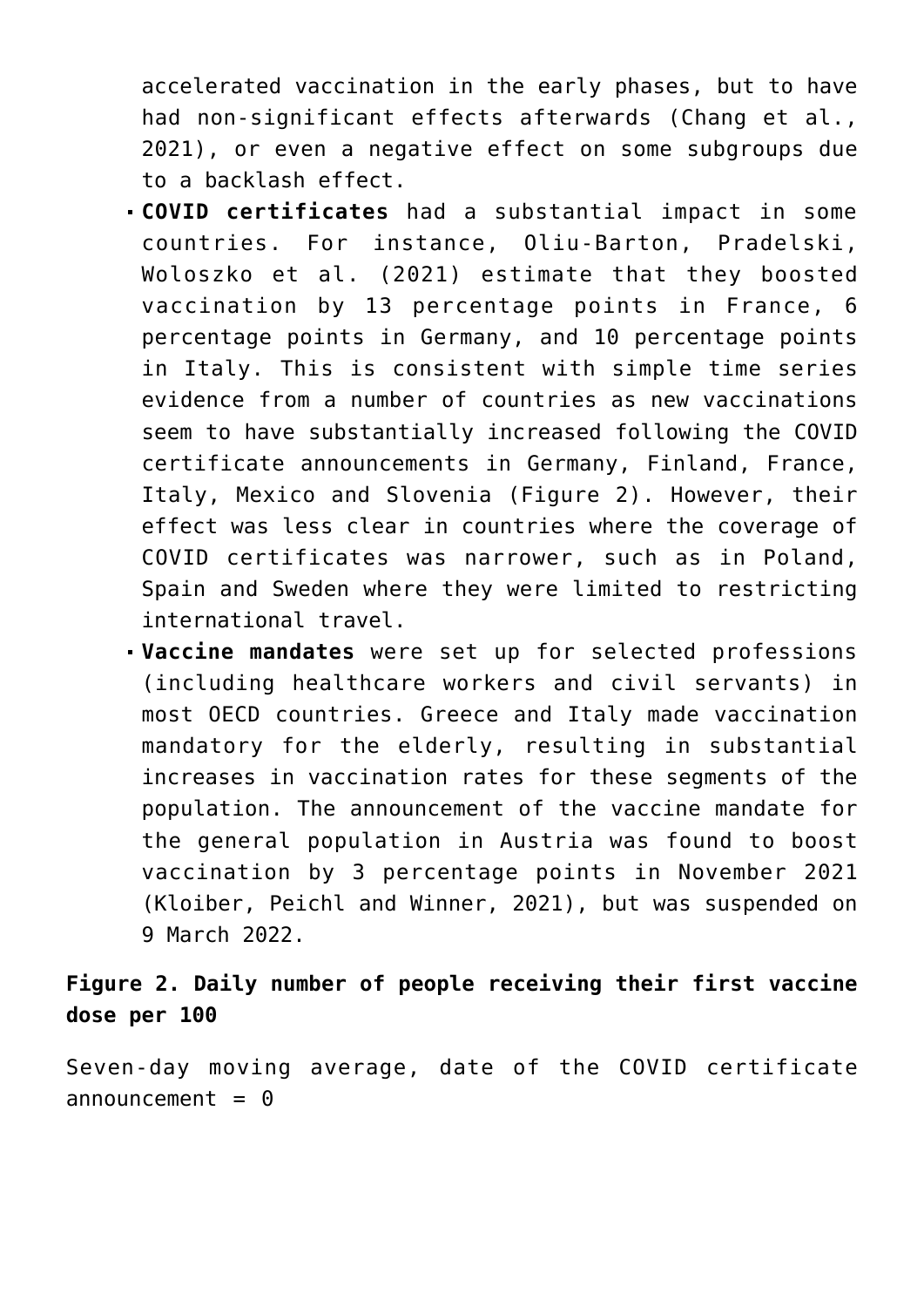

Note: The horizontal axis measures the days relative to the date of a COVID certificate announcement; the vertical axis shows the number of new people vaccinated per hundred population as an index based the day of the announcement. Source: Our World in Data, downloaded on the 11th of March 2022; Oliu-Barton, Pradelski, Woloszko et al. (2021). Vaccination dramatically reduced the human and economic toll of the COVID-19 pandemic. The lower levels of uptake in some OECD countries remain an important issue, especially if new variants emerge and require additional booster shots. Over the longer term, understanding differences in vaccination rates is important for building resilience to future health shocks. The fact that past flu vaccination remains amongst the best predictors or COVID-19 vaccination suggests that policies that aim to improve understanding of the benefits of vaccination in general, along with the willingness of GPs to prescribe vaccinations and the quality of the health systems are all important in improving a country's resilience to the threat of a new pandemic.

## **References**

Turner, D., et al. (2022), "Understanding differences in vaccination uptake among OECD countries", *OECD Economics*